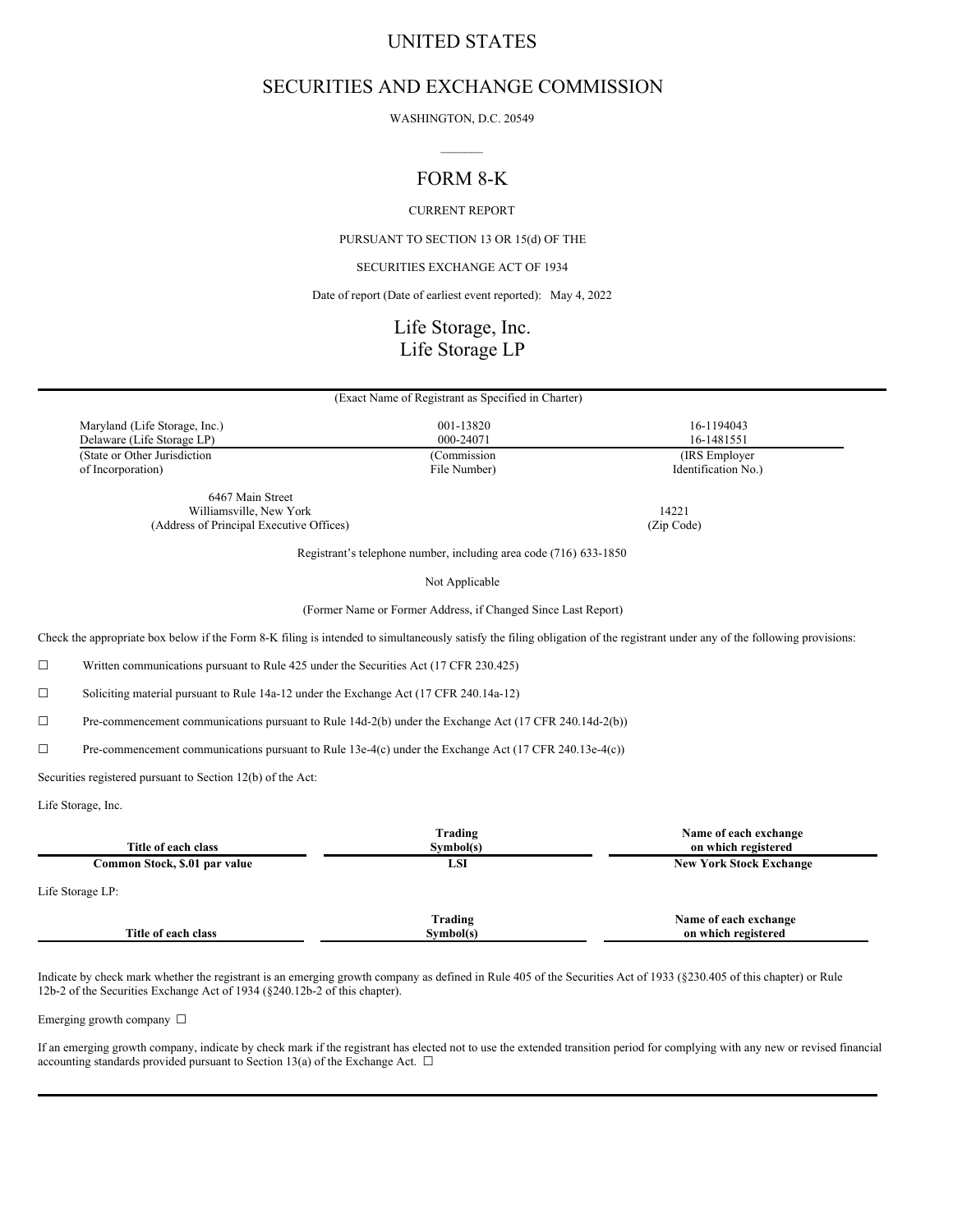Item 2.02 Results of Operations and Financial Condition

On May 4, 2022, Life Storage, Inc. (the "Company") issued a press release announcing its financial results for the quarter ended March 31, 2022. A copy of this press release is attached hereto as Exhibit 99.1. The information in Exhibit 99.1 is being furnished pursuant to this Item 2.02 and shall not be deemed "filed" for purposes of Section 18 of the Securities Exchange Act of 1934, or incorporated by reference in any filing thereunder or under the Securities Act of 1933, unless expressly set forth by specific reference in such document.

Item 9.01 Financial Statements and Exhibits

- (d) Exhibits
	- 99.1 Press Release dated May 4, 2022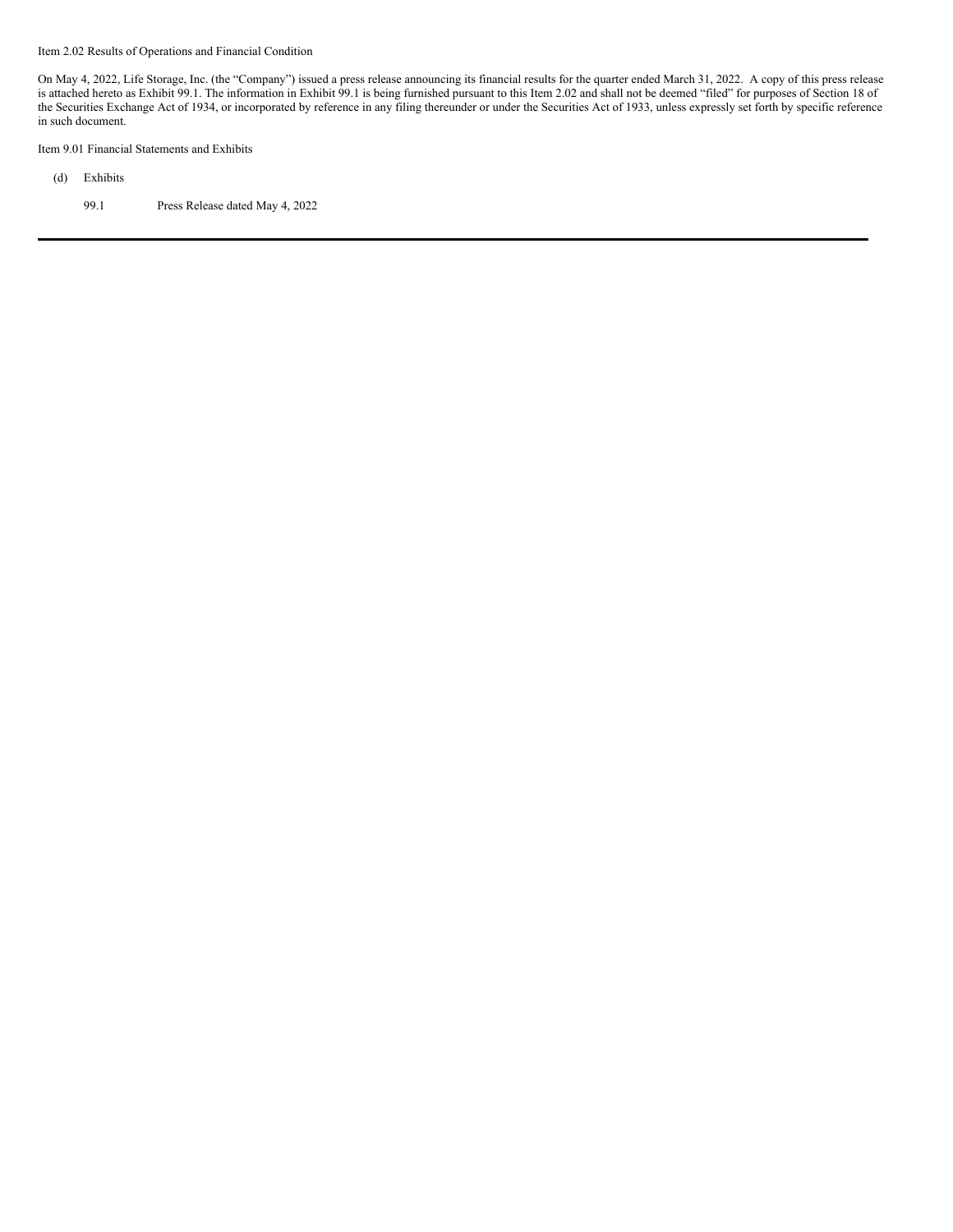# SIGNATURES

Pursuant to the requirements of the Securities Exchange Act of 1934, the registrant has duly caused this report to be signed on its behalf by the undersigned hereunto duly authorized.

> LIFE STORAGE, INC. (Registrant)

Date: May 4, 2022 By: /s/ Andrew J. Gregoire Andrew J. Gregoire, Chief Financial Officer

> LIFE STORAGE LP (Registrant)

Date: May 4, 2022 By: /s/ Andrew J. Gregoire Andrew J. Gregoire, Chief Financial Officer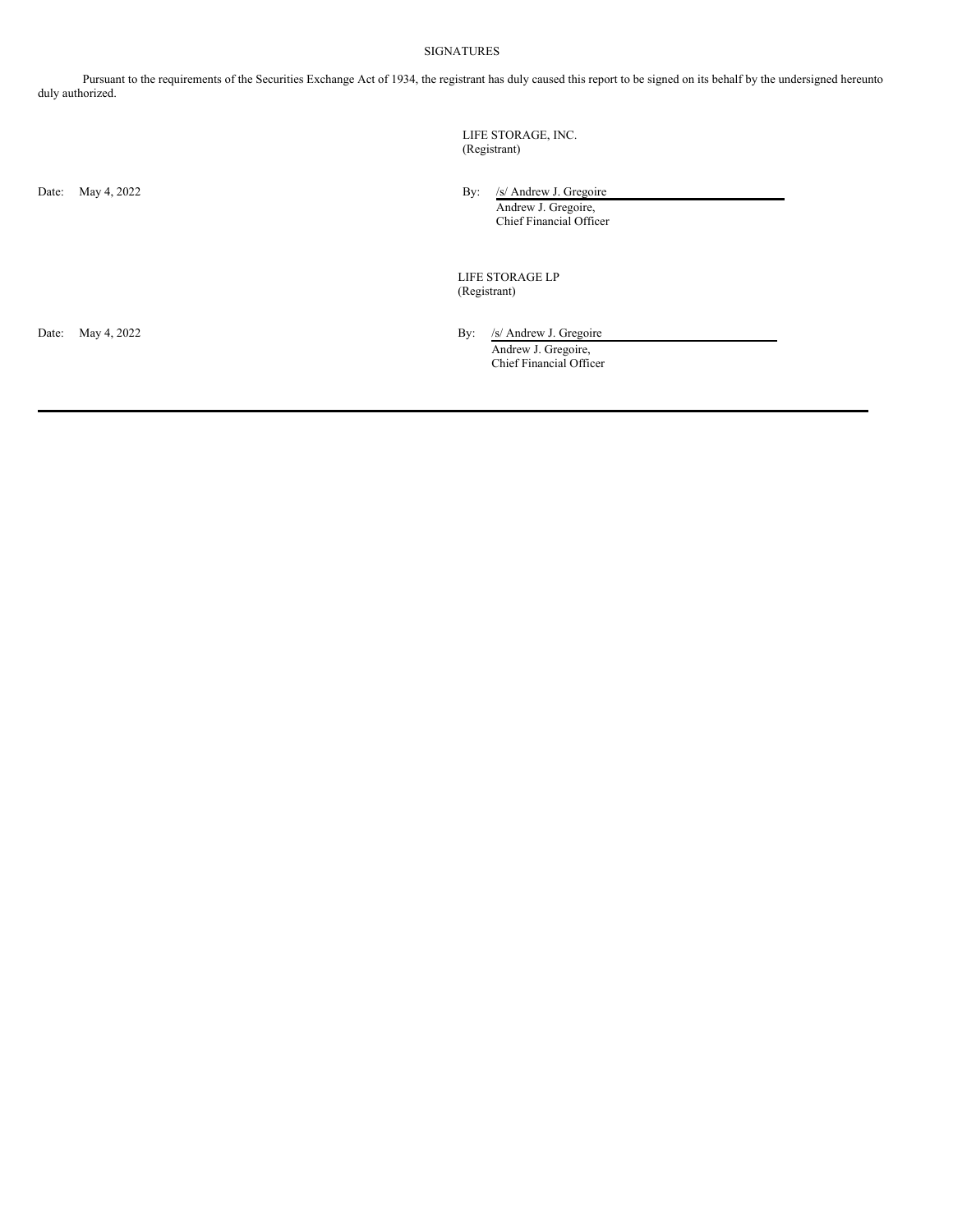[Exhibit](#page-10-0) 99.1 Press [Release](#page-10-0) dated May 4, 2022

Exhibit Index

Exhibit No. Description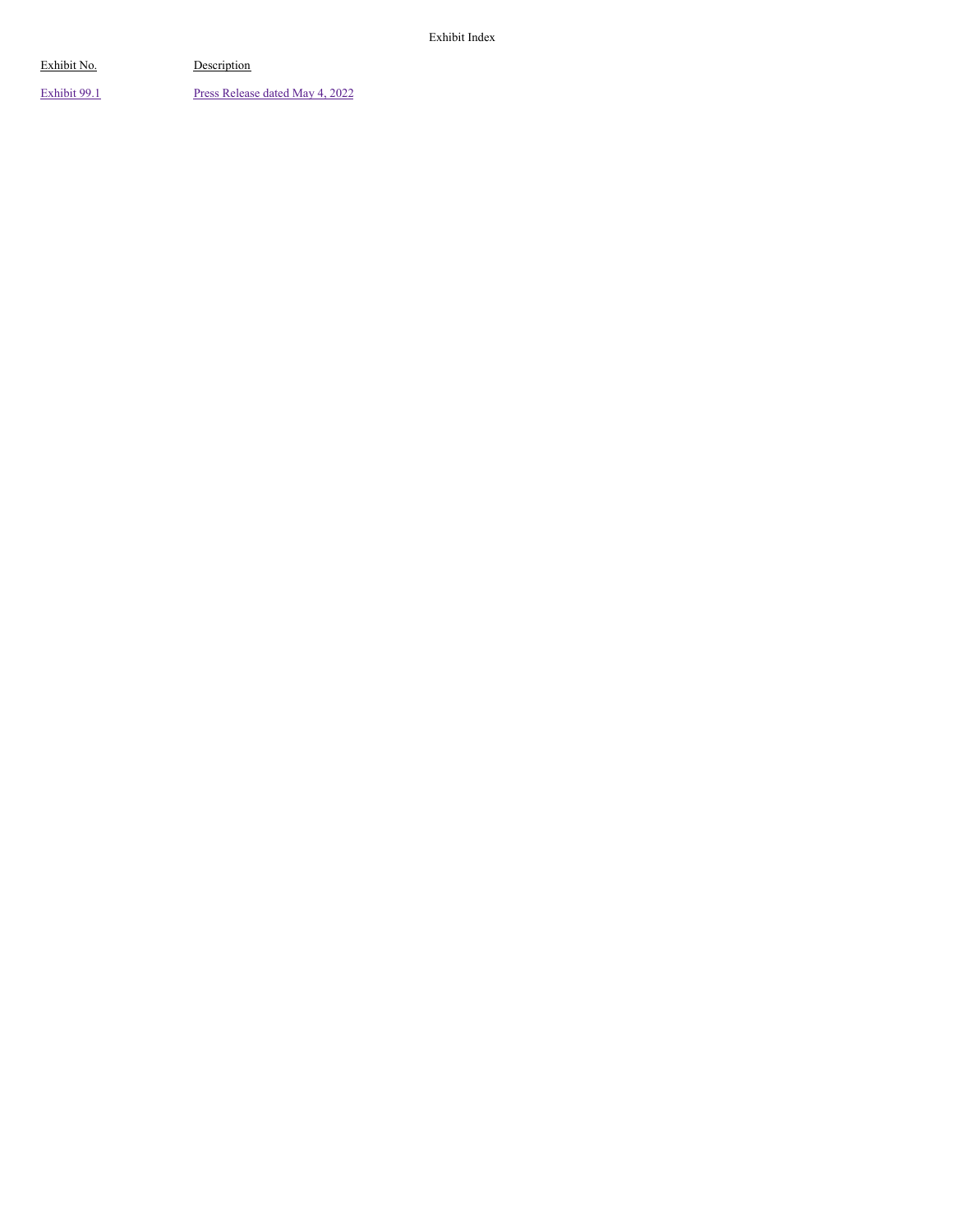# **Life Storage, Inc. Reports First Quarter 2022 Results**

BUFFALO, N.Y.--(BUSINESS WIRE)--May 4, 2022--Life Storage, Inc. (NYSE:LSI), a leading national owner and operator of self-storage properties, reported operating results for the quarter ended March 31, 2022.

#### **Highlights for the First Quarter Included:**

- Generated net income attributable to common shareholders of \$73.6 million, or \$0.88 per fully diluted common share.
- Achieved funds from operations ("FFO")<sup>(1)</sup> per fully diluted common share of \$1.44, a 33.3% increase over the same period in 2021.  $\bullet$
- $\bullet$ Increased same store revenue by 15.6% and same store net operating income ("NOI")<sup>(2)</sup> by 21.9%, year-over-year.
- Acquired 18 stores for \$351.5 million, including one store from the Company's third-party management platform.  $\bullet$
- Added 25 stores (gross) to the Company's third-party management platform.

Joe Saffire, the Company's Chief Executive Officer, stated, "We are off to a very strong start for the year as we continue to demonstrate strong pricing power in our footprint and robust acquisition activity. We added more scale to our key existing markets with the addition of 18 wholly owned stores and 25 stores to our third-party management platform. With a strong pipeline ahead, healthy consumer demand trends, and our ability to continue to operationally execute on our strategic initiatives, we are well positioned to continue to grow shareholder value through 2022 and beyond."

#### **FINANCIAL RESULTS:**

In the first quarter of 2022, the Company generated net income attributable to common shareholders of \$73.6 million or \$0.88 per fully diluted common share, compared to net income attributable to common shareholders of \$47.4 million, or \$0.63 per fully diluted common share, in the first quarter of 2021.

Funds from operations for the quarter were \$1.44 per fully diluted common share compared to \$1.08 for the same period last year.

#### **OPERATIONS:**

Revenues for the 580 stabilized stores wholly owned by the Company since December 31, 2020 increased 15.6% in the first quarter of 2022 compared to the same quarter of 2021. The increase largely resulted from the impact of a 14.9% increase in realized rental rates and a 20 basis point increase in average occupancy.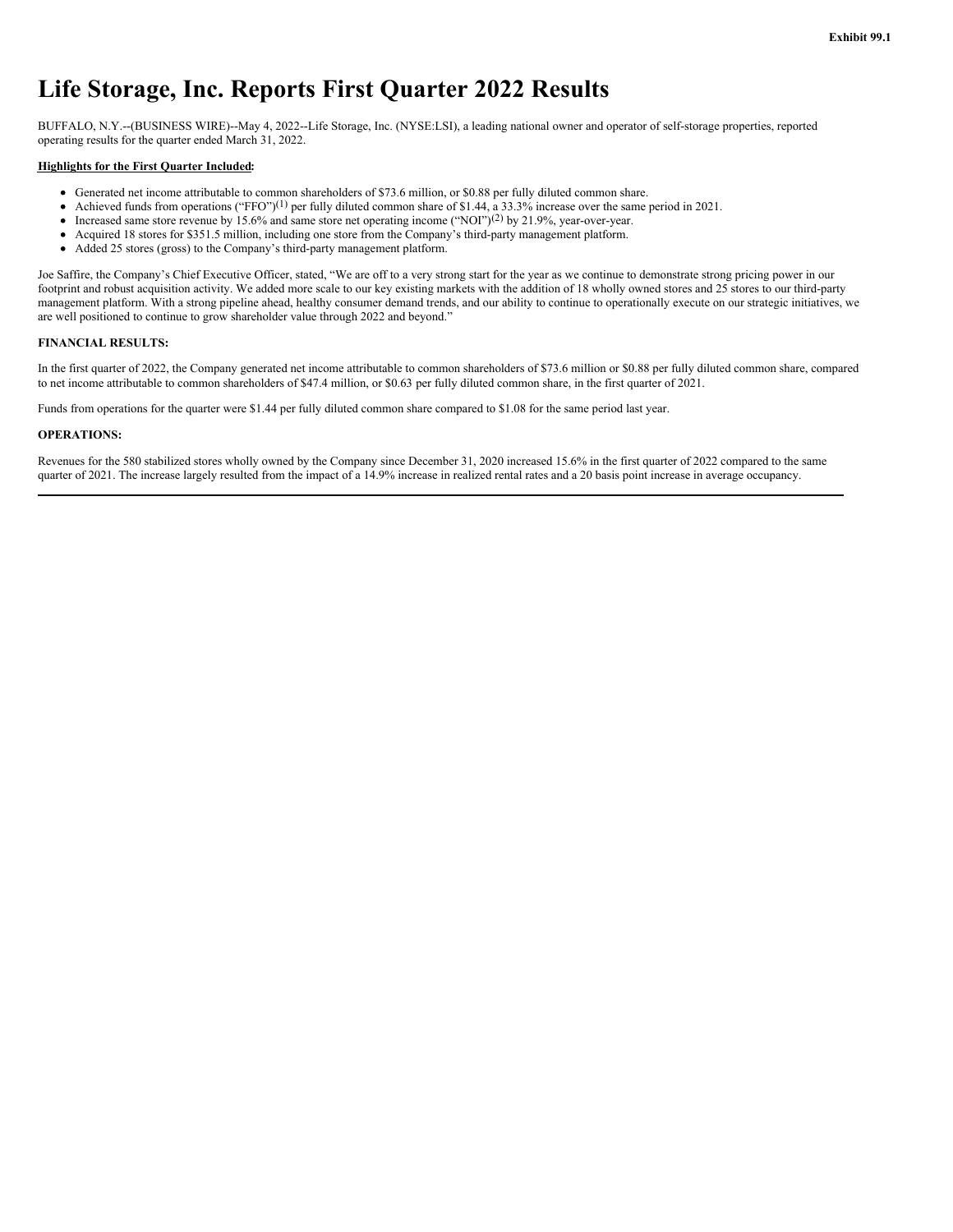Same store operating expenses increased 2.9% for the first quarter of 2022 compared to the prior year period, the result of increased internet marketing costs, utilities, and office and other operating expenses. The increases were partially offset by decreases in payroll and benefits. Same store NOI increased 21.9% in the first quarter of 2022 as compared to the first quarter of 2021.

During the first quarter of 2022, the Company achieved double digit same store revenue growth in 32 of its 33 major markets. Overall, the markets with the strongest positive revenue impact were various Florida markets; Atlanta, GA; Las Vegas, NV; Buffalo, NY; and Austin, TX.

#### **PORTFOLIO TRANSACTIONS:**

#### Wholly Owned Portfolio

During the quarter, the Company acquired 18 stores in California (6), North Carolina (4), Texas (4), Illinois (1), Georgia (1), South Carolina (1), and Maryland (1) for a total purchase price of \$351.5 million.

At March 31, 2022, the Company was under contract to acquire 15 self-storage facilities in California (3), Florida (6), New York (2), Massachusetts (1), Illinois (1), Georgia (1) and Texas (1) for an aggregate purchase price of \$279.1 million. Subsequent to March 31, 2022, the Company completed the acquisition of five of these selfstorage facilities in Florida (3), Georgia (1) and Massachusetts (1) for an aggregate purchase price of \$88.5 million. In addition, the Company acquired the remaining ownership interest in a joint venture in which the Company had a 85.8% common and preferred investment. The net investment to acquire the remaining equity in this joint venture, which owns a property located in New York, was \$5.2 million. Also subsequent to March 31, 2022, the Company entered into contracts to acquire three self-storage facilities in Florida, California and North Carolina for an aggregate purchase price of \$54.8 million. The purchases of the remaining facilities are subject to customary conditions to closing, and there is no assurance that any of these facilities will be acquired.

#### **THIRD-PARTY MANAGEMENT:**

The Company continues to aggressively and profitably grow its third-party management platform. During the quarter, the Company added 25 stores (gross). As of quarter end, the Company managed 378 facilities in total, including those in which it owns a noncontrolling interest.

#### **FINANCIAL POSITION:**

At March 31, 2022, the Company had approximately \$50.2 million of cash on hand, and approximately \$365 million available on its line of credit.

During the quarter, the Company issued 686,712 shares of common stock under its continuous equity offering program at a weighted average issue price of \$136.48 per share, generating net proceeds after expenses of \$92.8 million.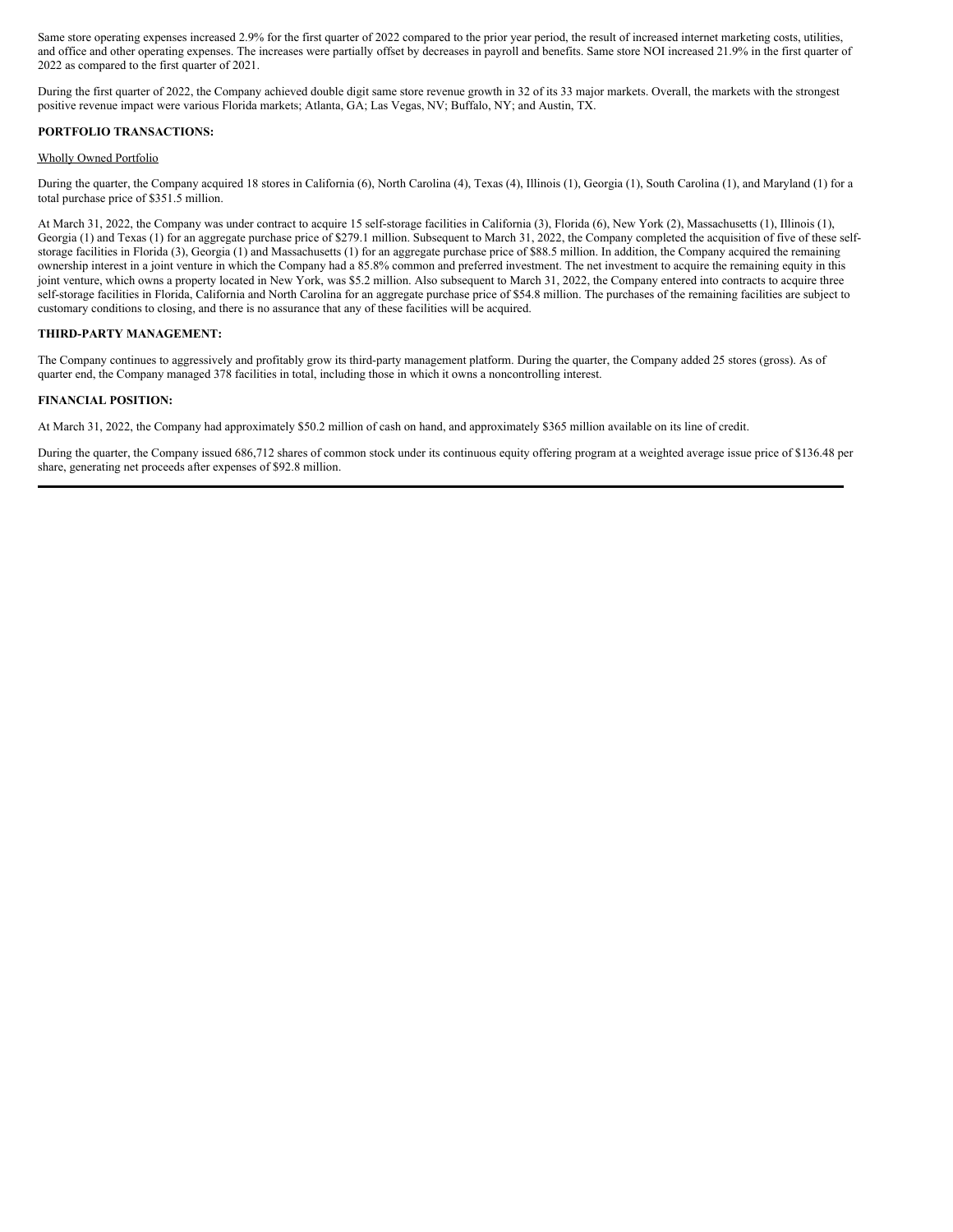Below are key financial ratios at March 31, 2022:

- Debt to Enterprise Value (at \$140.43/share) 19.6%
- Debt to Book Cost of Storage Facilities 39.5%
- Debt to Recurring Annualized EBITDA 4.9x
- Debt Service Coverage 5.8x

#### **COMMON STOCK DIVIDEND:**

Subsequent to quarter end, the Company's Board of Directors approved a quarterly dividend of \$1.00 per share, or \$4.00 annualized. The dividend was paid on April 26, 2022 to shareholders of record on April 14, 2022.

# **YEAR 2022 EARNINGS GUIDANCE:**

The following assumptions covering operations have been utilized in formulating guidance for 2022:

|                                                                     |                                      | <b>Current Guidance Prior Guidance</b> |        |                                        |          |  |
|---------------------------------------------------------------------|--------------------------------------|----------------------------------------|--------|----------------------------------------|----------|--|
|                                                                     |                                      | Range                                  |        | Range                                  |          |  |
|                                                                     |                                      |                                        |        | (February 24, 2022)                    |          |  |
| Same Store Revenue                                                  |                                      |                                        |        | $10.50\% - 11.50\% - 9.50\% - 10.50\%$ |          |  |
| Same Store Operating Costs (excluding<br>property                   |                                      |                                        |        |                                        |          |  |
| taxes)                                                              |                                      | $4.50\%$ -                             |        | $5.50\%$ 4.50% -                       | 5.50%    |  |
| Same Store Property Taxes                                           |                                      | $6.25\%$ -                             |        | $7.25\%$ 6.25% -                       | 7.25%    |  |
| <b>Total Same Store Operating Expenses</b>                          |                                      | $5.00\%$ -                             |        | $6.00\%$ 5.00% -                       | $6.00\%$ |  |
| Same Store Net Operating Income                                     |                                      | $13.0\%$ -                             |        | $14.0\%$ 11.5% -                       | 12.5%    |  |
| General & Administrative                                            |                                      | $$69M -$                               | \$71M  | $$69M -$                               | \$71M    |  |
| Expansions & Enhancements                                           |                                      | $$65M -$                               | \$75M  | $$65M -$                               | \$75M    |  |
| Capital Expenditures                                                |                                      | $$30M -$                               | \$35M  | $$30M -$                               | \$35M    |  |
| <b>Wholly Owned Acquisitions</b>                                    |                                      | \$700M -                               |        | \$900M \$550M -                        | \$650M   |  |
| Joint Venture Investments                                           |                                      | $$50M -$                               | \$100M | $$50M -$                               | \$100M   |  |
| Adjusted Funds from Operations per Share                            |                                      | $$6.04$ -                              | \$6.14 | $$5.93 -$                              | \$6.03   |  |
| <b>Reconciliation of Guidance</b>                                   | 20 20 22<br>Range or<br><b>Value</b> | FY 2022<br>Range or<br>Value           |        |                                        |          |  |
| Earnings per share attributable to<br>common shareholders - diluted | $$0.94 - $0.98$                      | $$3.82 - $3.92$                        |        |                                        |          |  |
| Plus: real estate depreciation and                                  |                                      |                                        |        |                                        |          |  |
| amortization                                                        | $0.56 - 0.56$                        | $2.22 - 2.22$                          |        |                                        |          |  |
| FFO per share                                                       | <u>\$1.50 - \$1.54</u>               | $$6.04 - $6.14$                        |        |                                        |          |  |

The Company's 2022 same store pool consists of the 580 stabilized stores wholly owned since December 31, 2020. Forty-two of the stores purchased through March 31, 2022, at certificate of occupancy or that were in the early stages of lease-up are not included, regardless of their current occupancies. The Company believes that occupancy levels achieved during the lease-up period, using discounted rates, are not truly indicative of a new store's performance, and therefore do not result in a meaningful year-over-year comparison in future years. The Company will include such stores in its same store pool in the second year after the stores achieve 80% sustained occupancy using market rates and incentives.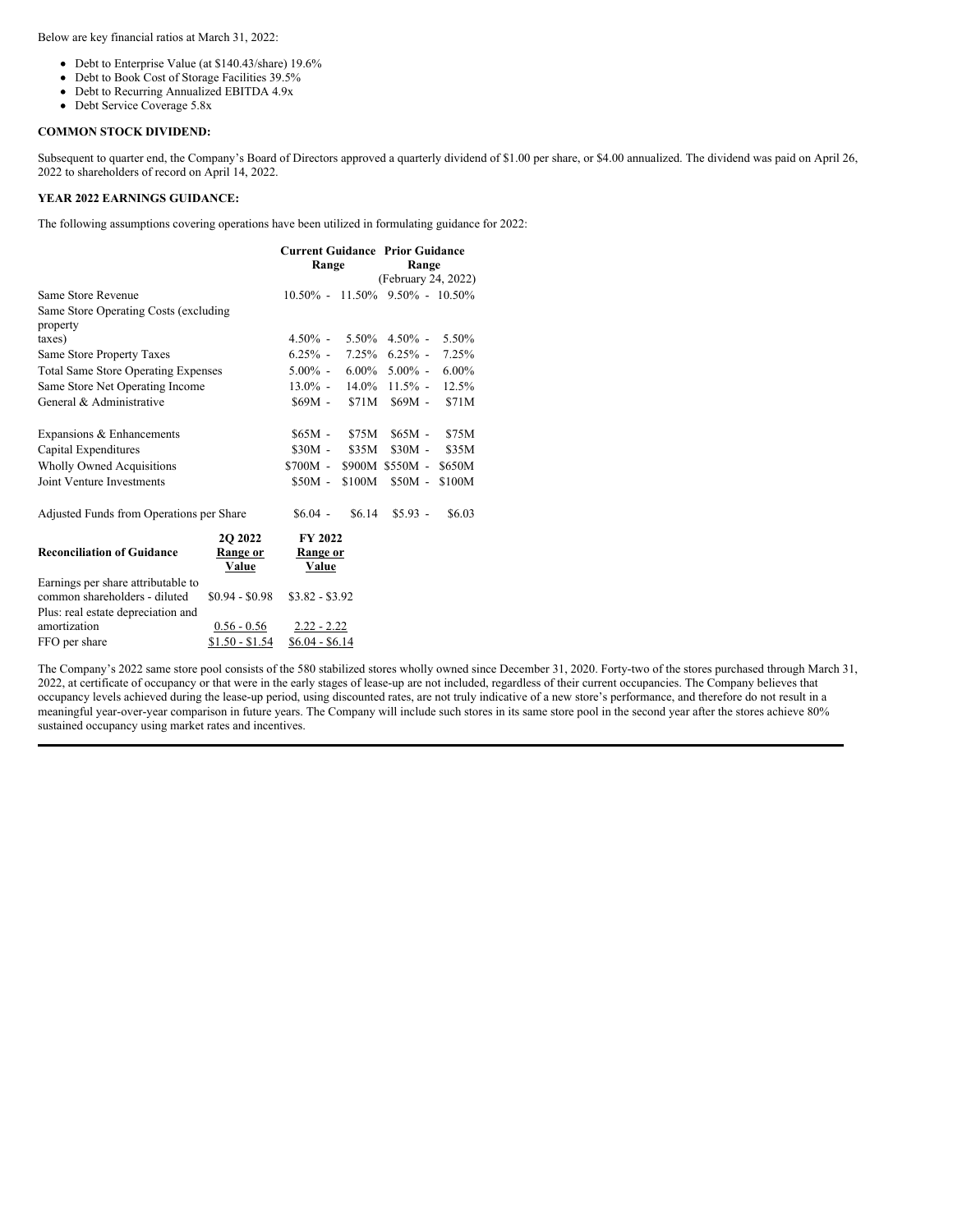#### **FORWARD LOOKING STATEMENTS:**

When used herein, the words "intends," "believes," "expects," "anticipates," and similar expressions are intended to identify "forward-looking statements" within the meaning of that term in Section 27A of the Securities Act of 1933 and in Section 21E of the Securities Exchange Act of 1934.

All forward-looking statements involve known and unknown risks, uncertainties and other factors, which may cause our actual results, performance or achievements of the Company to be materially different from those expressed or implied by such forward-looking statements. We may also make additional forward-looking statements from time to time. All such subsequent forward-looking statements, whether written or oral, by us or on our behalf, are also expressly qualified by these cautionary statements. All forward-looking statements apply only as of the date made. We undertake no obligation to publicly update or revise forward-looking statements which may be made to reflect events or circumstances after the date made or to reflect the occurrence of unanticipated events.

There are a number of risks and uncertainties that could cause our actual results to differ materially from the forward-looking statements contained herein. Any forwardlooking statements should be considered in light of the risks referenced in the "Risk Factors" section included in our most recent Annual Report on Form 10-K and Quarterly Reports on Form 10-Q. Such factors include, but are not limited to:

- adverse changes in general economic conditions, the real estate industry and in the markets in which we operate;
- the effect of competition from new self-storage facilities or other storage alternatives, which would cause rents and occupancy rates to decline;
- impacts from the COVID-19 pandemic or the future outbreak of other highly infectious or contagious diseases on the U.S., regional and global economies and  $\bullet$ our financial condition and results of operations;
- potential liability for uninsured losses and environmental contamination;
- the impact of the regulatory environment as well as national, state, and local laws and regulations including, without limitation, those governing real estate investment trusts ("REITs"), tenant reinsurance and other aspects of our business, which could adversely affect our results;
- loss of key personnel;
- the Company's ability to evaluate, finance and integrate acquired self-storage facilities on expected terms into the Company's existing business and operations;
- the Company's ability to effectively compete in the industry in which it does business;
- disruptions in credit and financial markets and resulting difficulties in raising capital or obtaining credit at reasonable rates or at all, which could impede our ability to grow;
- the Company's existing indebtedness may mature in an unfavorable credit environment, preventing refinancing or forcing refinancing of the indebtedness on terms that are not as favorable as the existing terms;
- interest rates may increase, impacting costs associated with the Company's outstanding floating rate debt, if any, and impacting the Company's ability to comply with debt covenants;
- exposure to litigation or other claims;
- risks associated with breaches of our data security;
- the regional concentration of the Company's business may subject the Company to economic downturns in the states of Florida and Texas;
- the Company's cash flow may be insufficient to meet required payments of operating expenses, principal, interest and dividends; and
- failure to maintain our REIT status for U.S. federal income purposes, including tax law changes that may change the taxability of future income.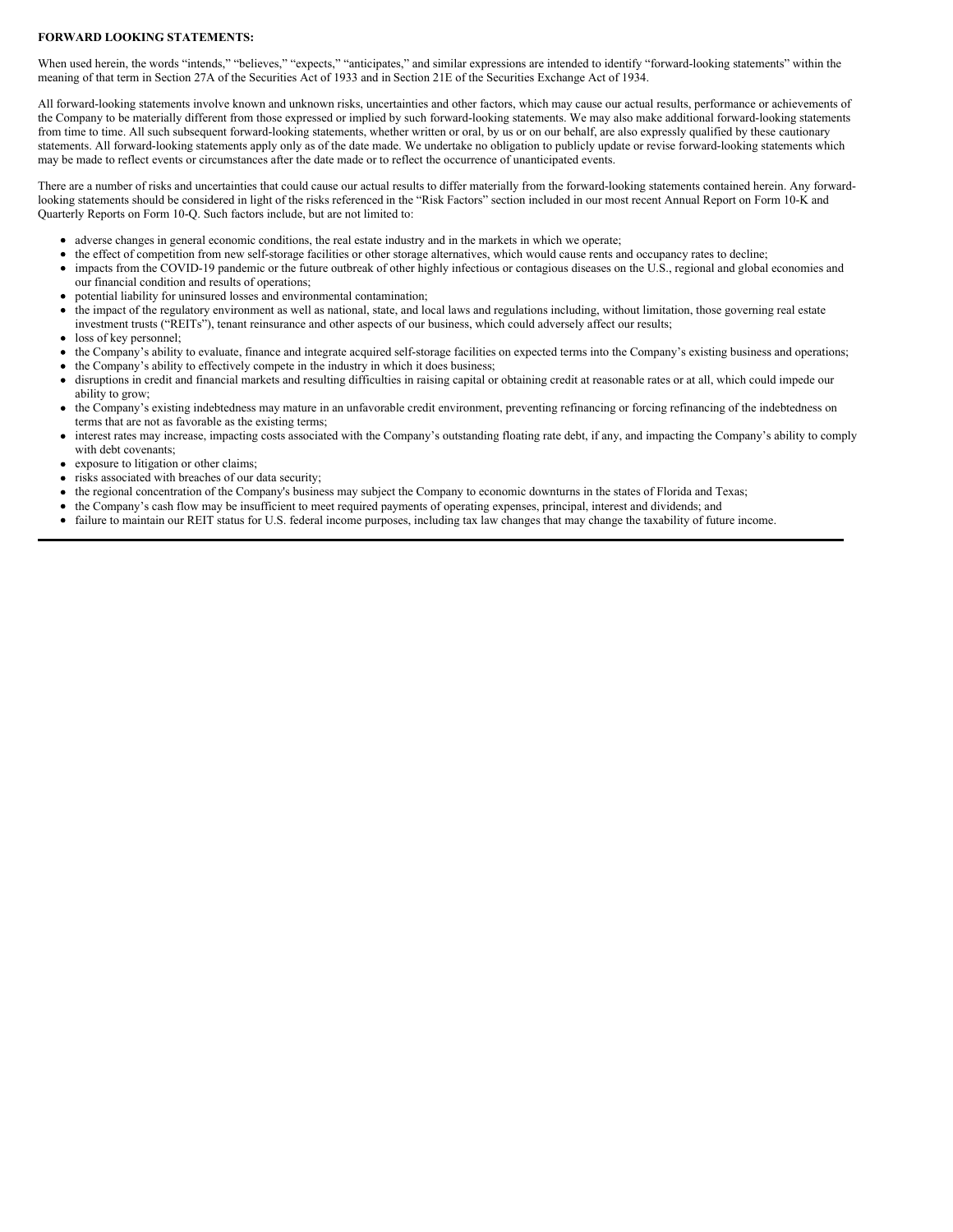The forward-looking statements are based on our beliefs, assumptions and expectations of our future performance, taking into account all information currently available to us. These beliefs, assumptions and expectations are subject to risks and uncertainties and can change as a result of many possible events or factors, not all of which are known to us. If a change occurs, our business, financial condition, liquidity and results of operations may vary materially from those expressed in our forward-looking statements. You should carefully consider these risks before you make an investment decision with respect to our securities.

#### **CONFERENCE CALL:**

Life Storage will hold its First Quarter Earnings Release Conference Call at 9:00 a.m. Eastern Time on Thursday, May 5, 2022. To help avoid connection delays, participants are encouraged to pre-register using this link. Anyone unable to pre-register may access the conference call at 888.506.0062 (domestic) or 973.528.0011 (international); passcode 829431 or request to be joined into the Life Storage call. Management will accept questions from registered financial analysts after prepared remarks; all others are encouraged to listen to the call via webcast by accessing the investor relations tab at lifestorage.com. The webcast will be archived for a period of 90 days; a telephone replay will also be available for 14 days by calling 877.481.4010 and entering passcode 45168.

#### **ABOUT LIFE STORAGE, INC:**

Life Storage, Inc. is a self-administered and self-managed equity REIT that is in the business of acquiring and managing self-storage facilities. Located in Buffalo, New York, the Company operates over 1,100 storage facilities in 36 states. The Company serves both residential and commercial storage customers with storage units rented by month. Life Storage consistently provides responsive service to approximately 625,000 customers, making it a leader in the industry. For more information visit http://invest.lifestorage.com.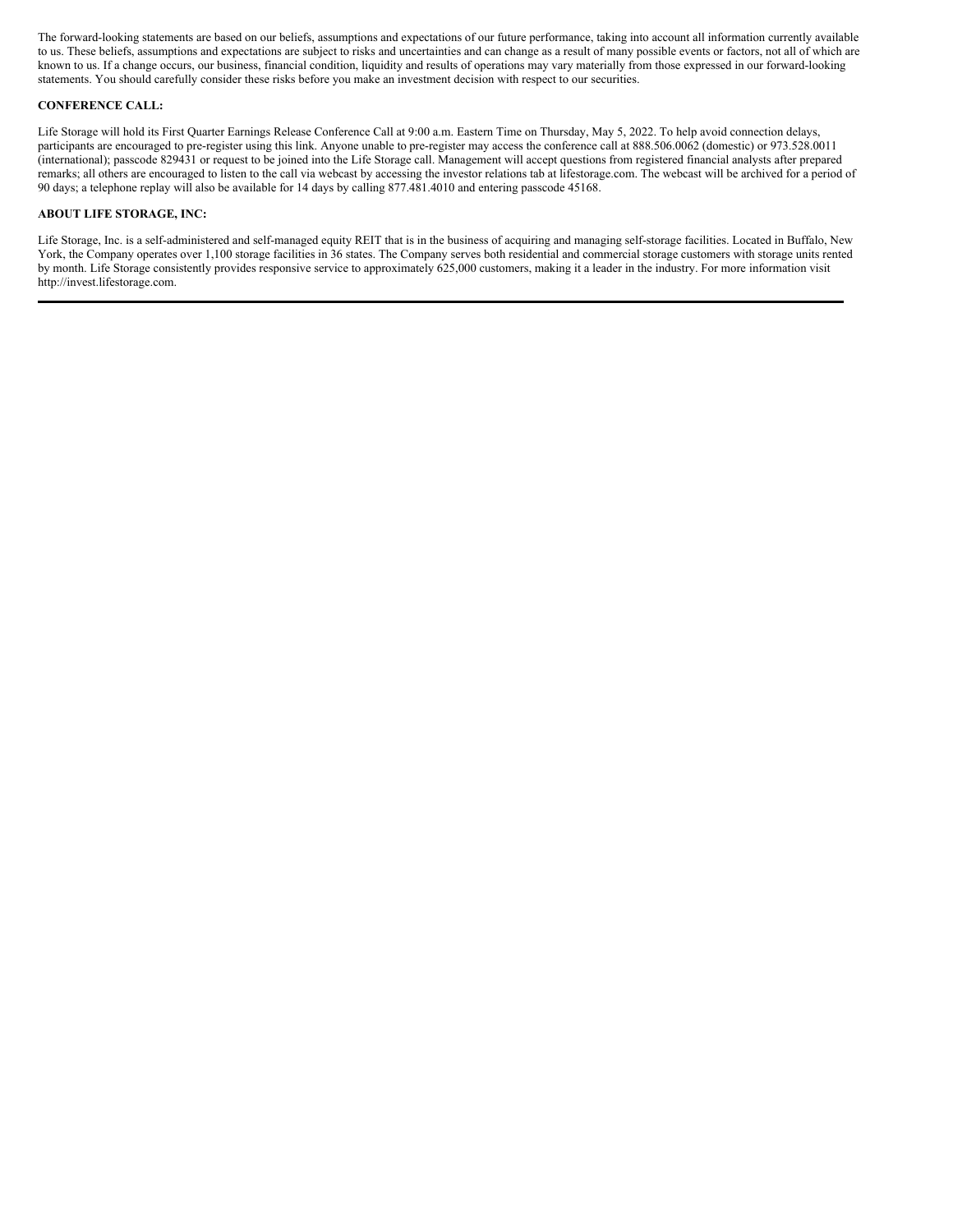# **Life Storage, Inc. Balance Sheet Data (unaudited)**

| (dollars in thousands)                                                                 | March 31, December 31,<br>2022 | 2021        |
|----------------------------------------------------------------------------------------|--------------------------------|-------------|
| Assets                                                                                 |                                |             |
| Investment in storage facilities:                                                      |                                |             |
| Land                                                                                   | $$1,224,576$ \, \$             | 1,185,976   |
| Building, equipment and construction in progress                                       | 6,229,832                      | 5,904,481   |
|                                                                                        | 7,454,408                      | 7,090,457   |
| Less: accumulated depreciation                                                         | (1,048,299)                    | (1,007,650) |
| Investment in storage facilities, net                                                  | 6,406,109                      | 6,082,807   |
| Cash and cash equivalents                                                              | 50,206                         | 171,865     |
| Accounts receivable                                                                    | 18,209                         | 17,784      |
| Receivable from joint ventures                                                         | 804                            | 333         |
| Investment in joint ventures                                                           | 214,641                        | 213,003     |
| Prepaid expenses                                                                       | 12,462                         | 9,918       |
| Intangible asset - in-place customer leases                                            | 11,854                         | 13,966      |
| Trade name                                                                             | 16,500                         | 16,500      |
| Other assets                                                                           | 28,706                         | 30,421      |
| <b>Total Assets</b>                                                                    | \$6,759,491 \$                 | 6,556,597   |
| Liabilities                                                                            |                                |             |
| Line of credit                                                                         | 135,000 \$<br>\$.              |             |
| Term notes, net                                                                        | 2,748,787                      | 2,747,838   |
| Accounts payable and accrued liabilities                                               | 112,136                        | 131,778     |
| Deferred revenue                                                                       | 29,495                         | 27,277      |
| Mortgages payable                                                                      | 36,837                         | 37,030      |
| <b>Total Liabilities</b>                                                               | 3,062,255                      | 2,943,923   |
| Noncontrolling redeemable Preferred Operating Partnership Units at redemption<br>value | 90,761                         | 90,783      |
| Noncontrolling redeemable Common Operating Partnership Units at redemption<br>value    | 131,780                        | 142,892     |
| Equity                                                                                 |                                |             |
| Common stock                                                                           | 843                            | 836         |
| Additional paid-in capital                                                             | 3,791,598                      | 3,697,000   |
| Accumulated deficit                                                                    | (313, 851)                     | (314,713)   |
| Accumulated other comprehensive loss                                                   | (3,895)                        | (4,124)     |
| <b>Total Shareholders' Equity</b>                                                      | 3,474,695                      | 3,378,999   |
| Total Liabilities and Shareholders' Equity                                             | \$6,759,491 \$                 | 6,556,597   |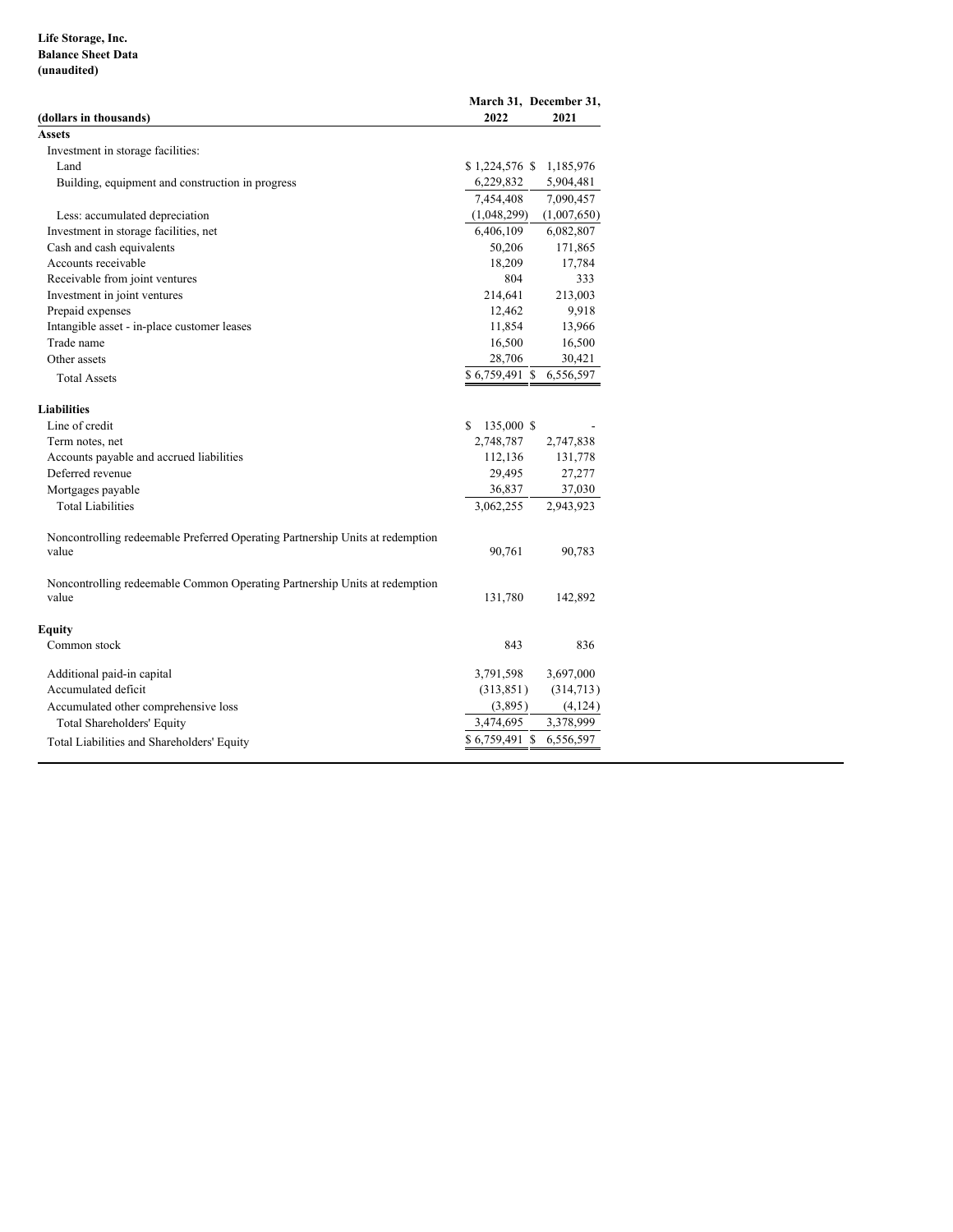# <span id="page-10-0"></span>**Life Storage, Inc. Consolidated Statements of Operations (unaudited)**

|                                                                                         |             | January 1, 2022 January 1, 2021 |                   |  |  |
|-----------------------------------------------------------------------------------------|-------------|---------------------------------|-------------------|--|--|
|                                                                                         |             | to                              | to                |  |  |
| (dollars in thousands, except share data)                                               |             | March 31,<br>2022               | March 31,<br>2021 |  |  |
| <b>Revenues</b>                                                                         |             |                                 |                   |  |  |
| Rental income                                                                           | $\mathbf S$ | 205,509 \$                      | 150,283           |  |  |
| Tenant reinsurance                                                                      |             | 17,267                          | 12,619            |  |  |
| Other operating income                                                                  |             | 4,858                           | 4,395             |  |  |
| Management and acquisition fee income                                                   |             | 5,856                           | 4,590             |  |  |
| Total operating revenues                                                                |             | 233,490                         | 171,887           |  |  |
| <b>Expenses</b>                                                                         |             |                                 |                   |  |  |
| Property operations and maintenance                                                     |             | 42,368                          | 33,740            |  |  |
| Tenant reinsurance                                                                      |             | 6,847                           | 4,780             |  |  |
| Real estate taxes                                                                       |             | 24,523                          | 19,887            |  |  |
| General and administrative                                                              |             | 15,826                          | 14,183            |  |  |
| Depreciation and amortization                                                           |             | 40,795                          | 31,288            |  |  |
| Amortization of in-place customer leases                                                |             | 5,606                           | 2,071             |  |  |
| Total operating expenses                                                                |             | 135,965                         | 105,949           |  |  |
| Income from operations                                                                  |             | 97,525                          | 65,938            |  |  |
| Other income (expense)                                                                  |             |                                 |                   |  |  |
| Interest expense (A)                                                                    |             | (24,240)                        | (20, 346)         |  |  |
| Interest and dividend income                                                            |             | 15                              | 779               |  |  |
| Equity in income of joint ventures                                                      |             | 2,118                           | 1,221             |  |  |
| <b>Net income</b>                                                                       |             | 75,418                          | 47,592            |  |  |
| Net income attributable to noncontrolling preferred interests in the Operating          |             |                                 |                   |  |  |
| Partnership                                                                             |             | (996)                           |                   |  |  |
| Net income attributable to noncontrolling common interests in the Operating Partnership |             | (847)                           | (209)             |  |  |
| Net income attributable to common shareholders                                          | \$          | 73,575 \$                       | 47,383            |  |  |
| Earnings per common share attributable to common shareholders - basic                   | \$          | 0.88 <sup>°</sup>               | 0.63              |  |  |
| Earnings per common share attributable to common shareholders - diluted                 | \$          | 0.88S                           | 0.63              |  |  |
| Common shares used in basic earnings per share calculation                              |             | 83,644,426                      | 75,387,332        |  |  |
| Common shares used in diluted earnings per share calculation                            |             | 83,837,773                      | 75,510,201        |  |  |
| Dividends declared per common share                                                     | \$          | $1.0000 \text{ }$ \$            | 0.7400            |  |  |
| (A) Interest expense for the period ending March 31 consists of the following           |             |                                 |                   |  |  |
| Interest expense                                                                        | \$          | 23,510 \$                       | 19,743            |  |  |
| Amortization of debt issuance costs                                                     |             | 730                             | 603               |  |  |
|                                                                                         | \$          | 24,240 \$                       | 20,346            |  |  |
| Total interest expense                                                                  |             |                                 |                   |  |  |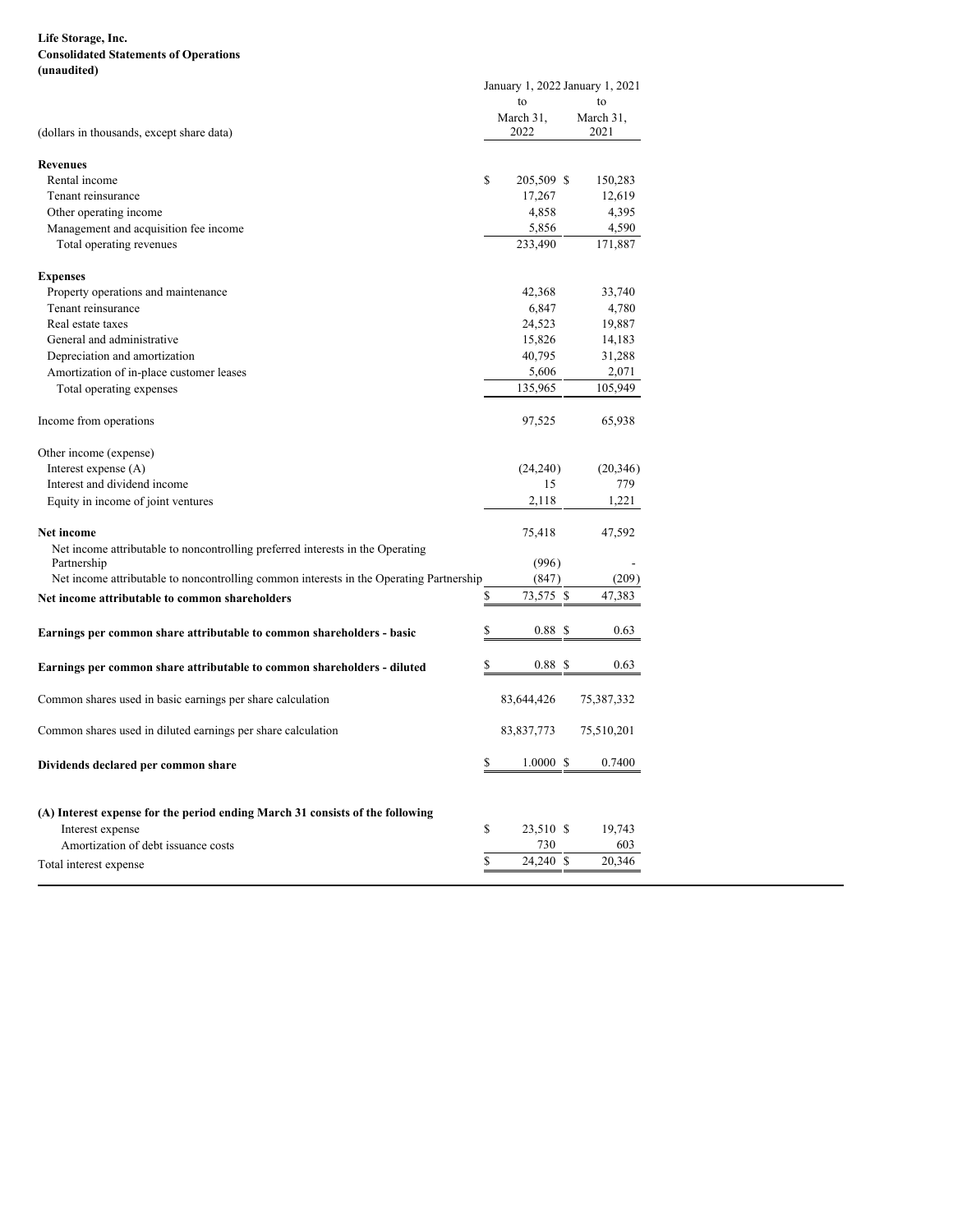# **Life Storage, Inc. Computation of Funds From Operations (FFO) (1) (unaudited)**

|                                                                                                       | January 1, 2022 January 1, 2021 |                         |  |                         |
|-------------------------------------------------------------------------------------------------------|---------------------------------|-------------------------|--|-------------------------|
| (dollars in thousands, except share data)                                                             |                                 | to<br>March 31,<br>2022 |  | to<br>March 31,<br>2021 |
| Net income attributable to common shareholders                                                        | S                               | 73,575 \$               |  | 47,383                  |
| Noncontrolling common interests in the Operating Partnership                                          |                                 | 847                     |  | 209                     |
| Depreciation of real estate and amortization of intangible<br>assets exclusive of debt issuance costs |                                 | 45,866                  |  | 32,819                  |
| Depreciation and amortization from unconsolidated joint<br>ventures                                   |                                 | 1,802                   |  | 1,202                   |
| Funds from operations allocable to noncontrolling<br>interest in Operating Partnership                |                                 | (1,389)                 |  | (359)                   |
| Funds from operations available to common shareholders                                                |                                 | 120,701                 |  | 81,254                  |
| FFO per share - diluted                                                                               | S                               | 1.44S                   |  | 1.08                    |
| Common shares - diluted                                                                               |                                 | 83,837,773              |  | 75,510,201              |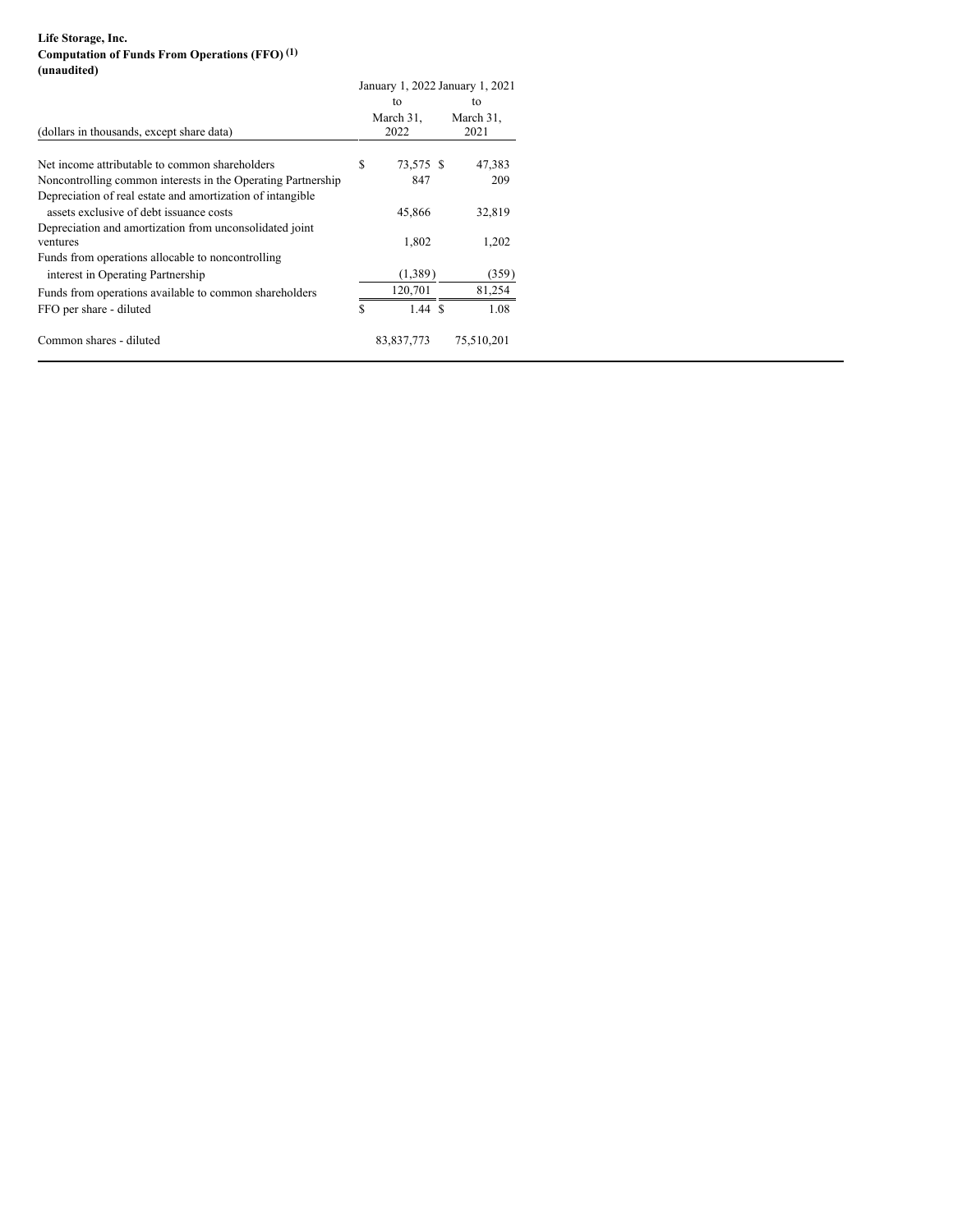# **Life Storage, Inc. Computation of Net Operating Income (2) (unaudited)**

| January 1, 2022 January 1, 2021 |         |                                                   |                                                    |  |
|---------------------------------|---------|---------------------------------------------------|----------------------------------------------------|--|
|                                 | to      |                                                   | tο                                                 |  |
|                                 |         |                                                   | March 31,                                          |  |
| 2022                            |         |                                                   | 2021                                               |  |
|                                 |         |                                                   |                                                    |  |
|                                 |         |                                                   | 47,592                                             |  |
|                                 |         |                                                   | 14,183                                             |  |
|                                 |         |                                                   | 33,359                                             |  |
|                                 | 24,240  |                                                   | 20,346                                             |  |
|                                 |         |                                                   | (779)                                              |  |
|                                 |         |                                                   | (1,221)                                            |  |
| S                               |         |                                                   | 113,480                                            |  |
| \$                              | 120,547 | S                                                 | 98,868                                             |  |
|                                 |         |                                                   | 7,839                                              |  |
|                                 |         |                                                   |                                                    |  |
|                                 |         |                                                   | 6,773                                              |  |
| S                               | 159,752 |                                                   | 113,480                                            |  |
|                                 | \$      | March 31,<br>15,826<br>46,401<br>10,420<br>28,785 | 75,418 \$<br>(15)<br>(2,118)<br>159,752 \$<br>- \$ |  |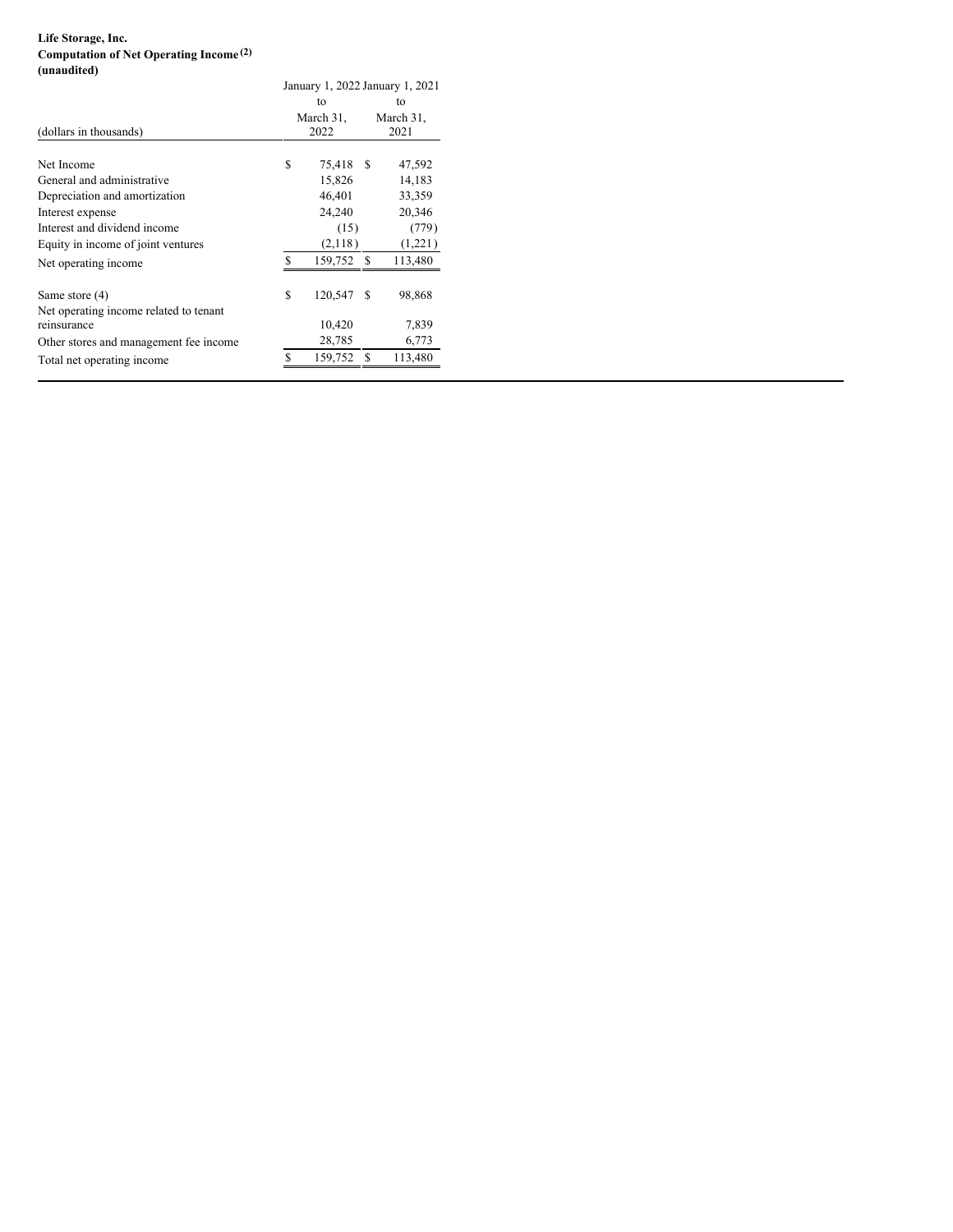### **Life Storage, Inc. Quarterly Same Store Data (3) (4) 580 mature stores owned since 12/31/20 (unaudited)**

| $($ unauurtu)                      |   |                                 |                  |                 |            |
|------------------------------------|---|---------------------------------|------------------|-----------------|------------|
|                                    |   | January 1, 2022 January 1, 2021 |                  |                 |            |
|                                    |   | to                              | to               |                 | Percentage |
|                                    |   | March 31,                       | March 31,        |                 |            |
| (dollars in thousands)             |   | 2022                            | 2021             | Change          | Change     |
| <b>Revenues:</b>                   |   |                                 |                  |                 |            |
| Rental income                      | S | 169,446 \$                      | 146,430 \$23,016 |                 | 15.7%      |
| Other operating income             |   | 1,924                           | 1,845            | 79              | 4.3%       |
| Total operating revenues           |   | 171,370                         | 148,275 23,095   |                 | 15.6%      |
| <b>Expenses:</b>                   |   |                                 |                  |                 |            |
| Payroll and benefits               |   | 10,823                          | 11,068           | (245)           | $-2.2\%$   |
| Real estate taxes                  |   | 19,744                          | 19,327           | 417             | $2.2\%$    |
| <b>Utilities</b>                   |   | 4,506                           | 4,136            | 370             | 8.9%       |
| Repairs and maintenance            |   | 5,331                           | 5,126            | 205             | $4.0\%$    |
| Office and other operating expense |   | 4,704                           | 4,422            | 282             | $6.4\%$    |
| Insurance                          |   | 1,763                           | 1,722            | 41              | $2.4\%$    |
| Advertising                        |   | 52                              | 52               |                 | $0.0\%$    |
| Internet marketing                 |   | 3,900                           | 3,554            | 346             | 9.7%       |
| Total operating expenses           |   | 50,823                          | 49,407           | 1,416           | 2.9%       |
| Net operating income (2)           | S | 120,547 \$                      |                  | 98,868 \$21,679 | 21.9%      |
| QTD Same store move ins            |   | 50,203                          | 51,745           | (1, 542)        |            |
| QTD Same store move outs           |   | 49,951                          | 46,560           | 3,391           |            |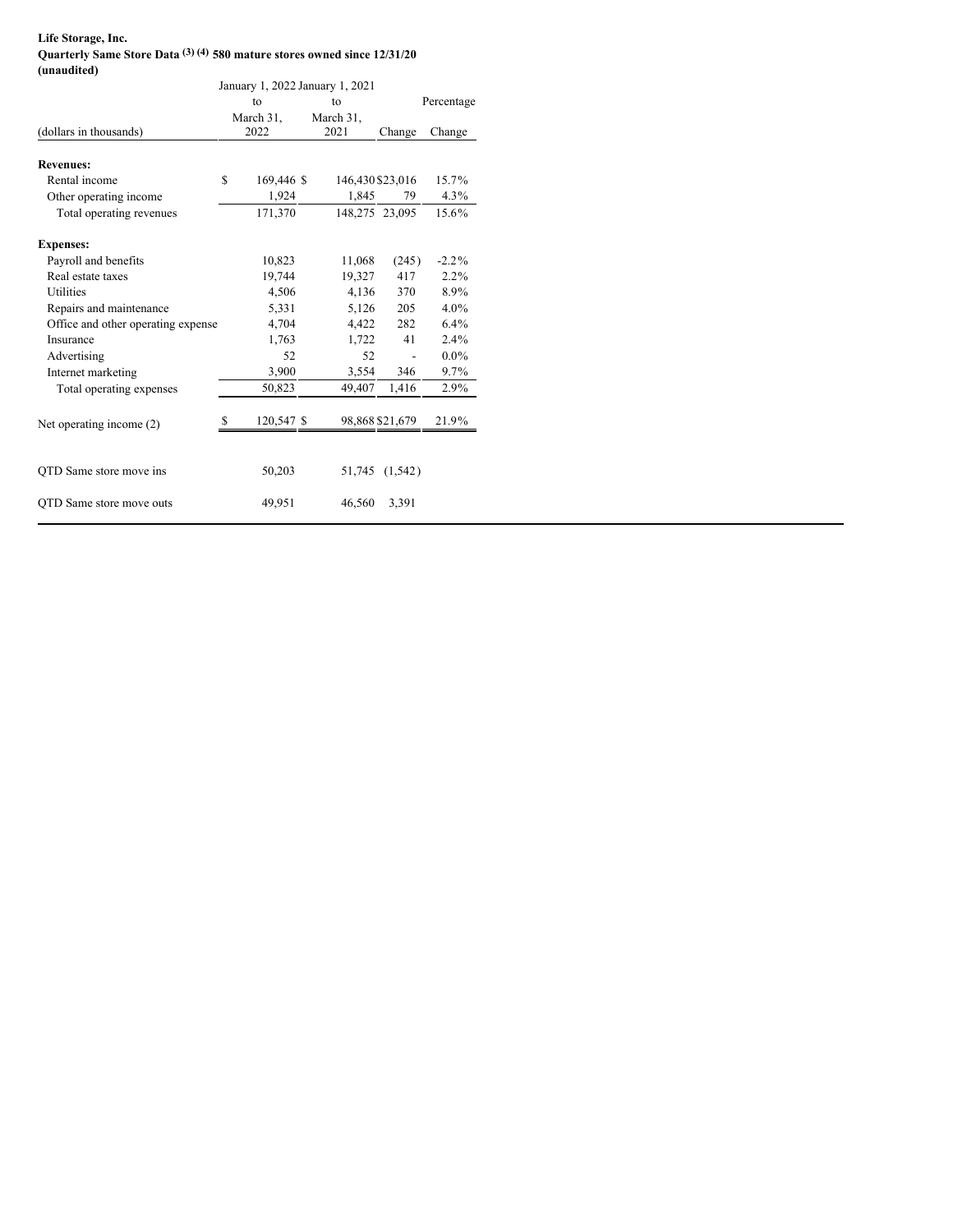## **Other Comparable Quarterly Same Store Data (4) (unaudited)**

|                                   | January 1, 2022 January 1, 2021 |                   |                   |                  |            |  |
|-----------------------------------|---------------------------------|-------------------|-------------------|------------------|------------|--|
|                                   | to                              |                   | to                |                  | Percentage |  |
|                                   |                                 | March 31,<br>2022 | March 31.<br>2021 | Change           | Change     |  |
| 2021 Same store pool (530 stores) |                                 |                   |                   |                  |            |  |
| Revenues                          | S                               | 155,574 \$        |                   | 134,500 \$21,074 | 15.7%      |  |
| Expenses                          |                                 | 46,157            | 44.726            | 1.431            | $3.2\%$    |  |
| Net operating income              |                                 | 109.417 \$        |                   | 89,774 \$19,643  | 21.9%      |  |
| 2020 Same store pool (514 stores) |                                 |                   |                   |                  |            |  |
| Revenues                          | S                               | 150,732 \$        |                   | 130,185 \$20,547 | 15.8%      |  |
| Expenses                          |                                 | 44.698            | 43.347            | 1.351            | $3.1\%$    |  |
| Net operating income.             |                                 | 106,034 \$        |                   | 86,838 \$19,196  | $22.1\%$   |  |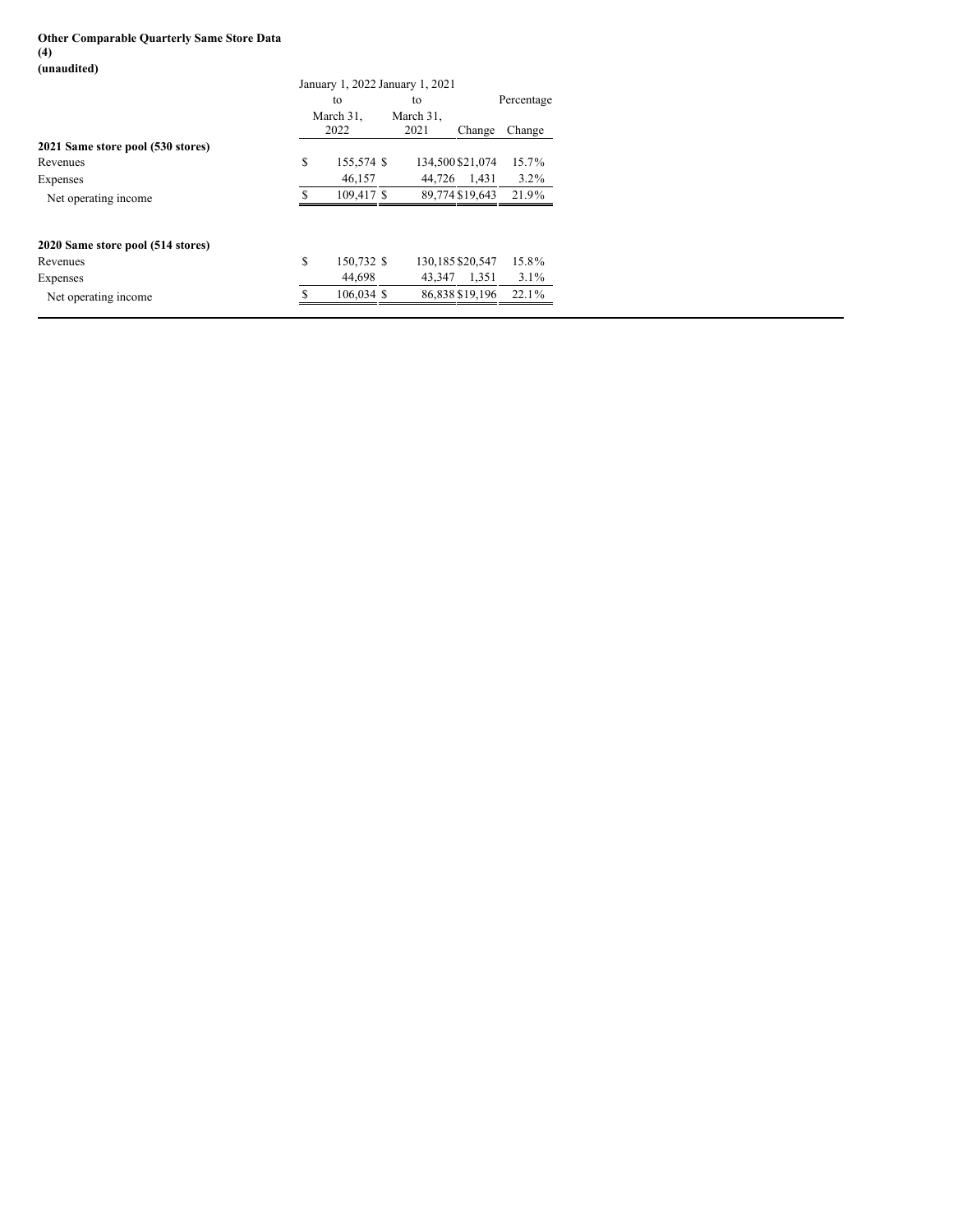| Life Storage, Inc.                      |                                                               |
|-----------------------------------------|---------------------------------------------------------------|
| <b>Other Data - unaudited</b>           | Same Store (3) All Stores (5)<br>2021<br>2022<br>2022<br>2021 |
| Weighted average quarterly<br>occupancy | 93.6% 93.4% 93.0% 92.7%                                       |
| Occupancy at March 31                   | 93.7% 94.0% 92.9% 93.1%                                       |
| Rent per occupied square foot           | \$17.11 \$14.89 \$16.98 \$14.82                               |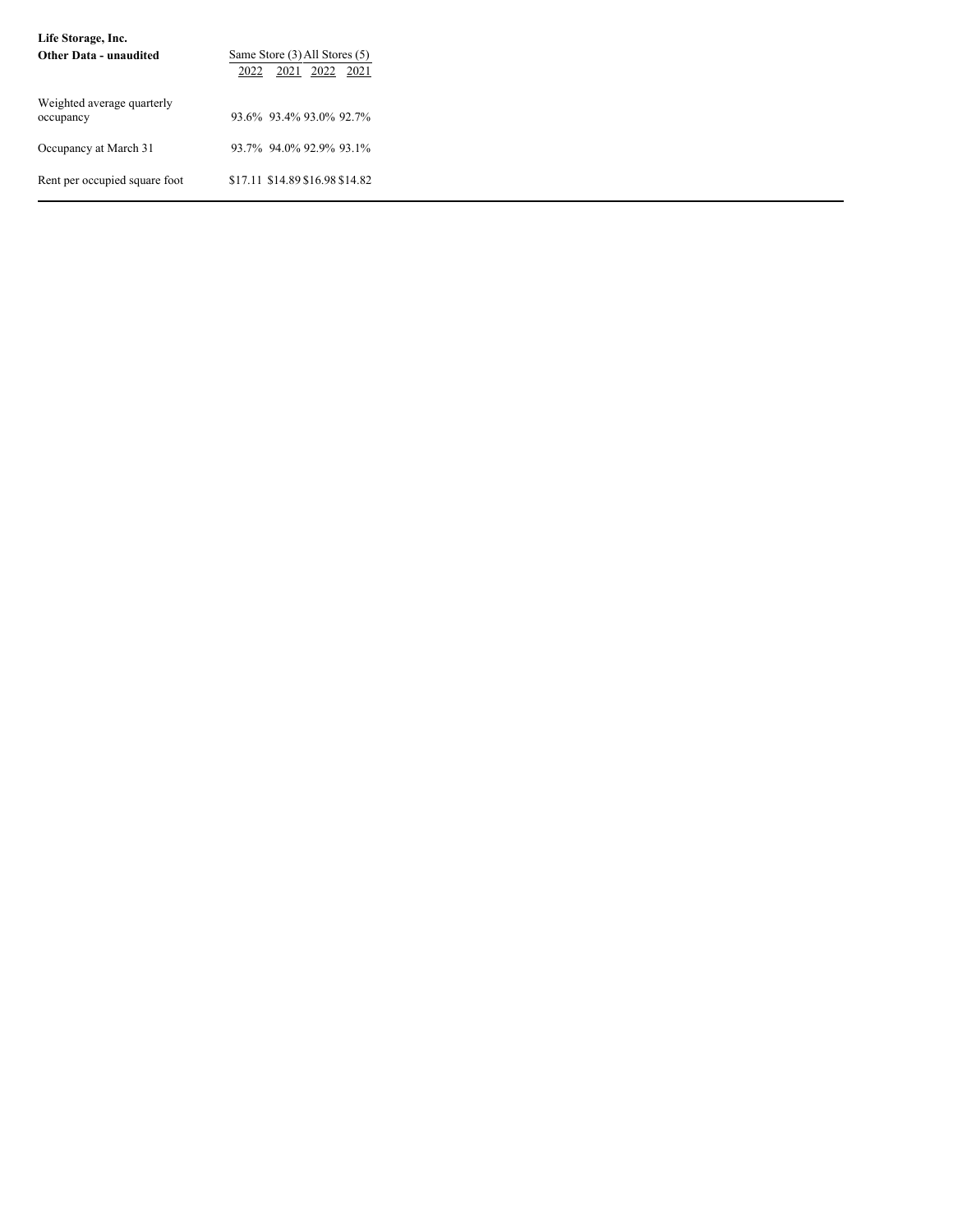# **Life Storage, Inc. Other Data - unaudited (continued)**

# Investment in Storage Facilities: (unaudited)

The following summarizes activity in storage facilities during the three months ended March 31, 2022:

| S | 7,090,457 |
|---|-----------|
|   | 348,017   |
|   |           |
|   | 5,060     |
|   |           |
|   | 3,980     |
|   | 1,653     |
|   | 5,430     |
|   | (189)     |
| S | 7,454,408 |
|   |           |

| Comparison of Selected G&A Costs (unaudited)        | <b>Ouarter Ended</b> |                |                               |
|-----------------------------------------------------|----------------------|----------------|-------------------------------|
|                                                     |                      |                | March 31, 2022 March 31, 2021 |
| Management and administrative salaries and benefits | S                    | 9,911 \$       | 8,612                         |
| Training                                            |                      | 136            | 102                           |
| Call center                                         |                      | 840            | 700                           |
| Life Storage Solutions costs                        |                      | 345            | 299                           |
| Income taxes                                        |                      | 358            | 573                           |
| Legal, accounting and professional                  |                      | 1,101          | 1,063                         |
| Other administrative expenses (6)                   |                      | 3,135          | 2,834                         |
|                                                     | ς                    | 15,826 \$      | 14,183                        |
|                                                     |                      |                |                               |
| Net rentable square feet                            |                      | March 31, 2022 |                               |
| Wholly owned properties                             |                      | 52,569,873     |                               |
| Joint venture properties                            |                      | 8,857,421      |                               |
| Third party managed properties                      |                      | 19,593,021     |                               |
|                                                     |                      | 81,020,315     |                               |
|                                                     |                      |                | March 31, 2022 March 31, 2021 |
| Common shares outstanding                           |                      | 84, 307, 259   | 76,477,796                    |
| Operating Partnership Units outstanding             |                      | 960,208        | 333,398                       |